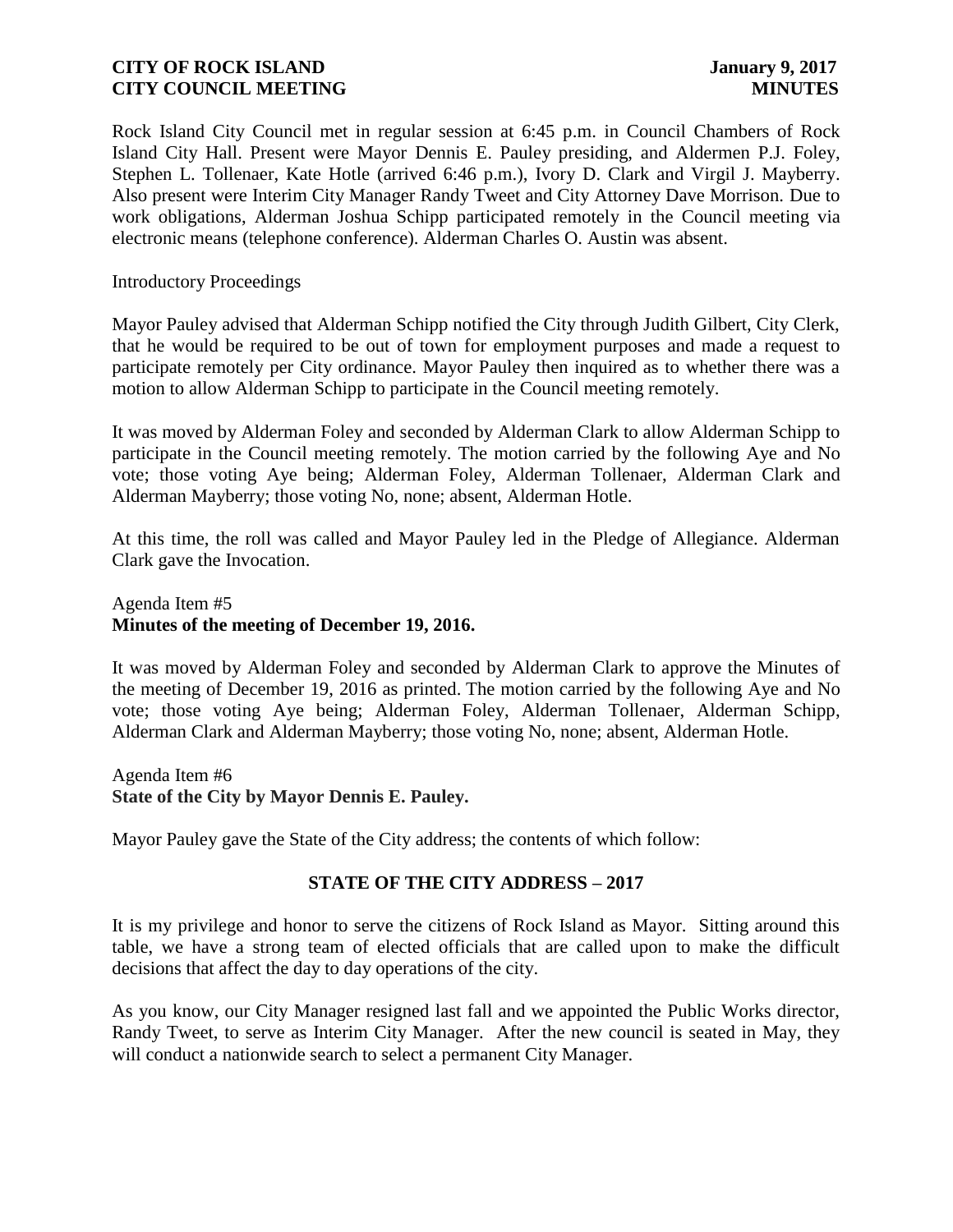Retirements and career advancements this past year created opportunities for the city to hire three new department directors. In early spring, our Parks and Recreation Director, Bill Nelson, retired. The Assistant Director, John Gripp, was promoted to fill that position and has done an outstanding job. Also this past year, our Community and Economic Development Director and our Director at the Martin Luther King Jr. Center accepted new positions in other communities. We were delighted to be able to hire Jerry Jones, former director of the MLK Center, earlier this year and Chandler Poole was hired in December to take over as the new CED Director and he has hit the ground running. Mr. Tweet, along with his team of new and seasoned directors, continues to address the ever changing needs of the city. Every year expenses go up, making daily operations extremely challenging, and this team has proven to be up to the task of a challenging physical environment.

I am sure everyone continues to follow the budget issues with the State of Illinois, but here in Rock Island we entered 2017 with a balanced budget. We will again fully fund our pension obligations, maintain substantial financial reserves and, as we have in the past, we will continue to evaluate all open positions to continue reducing expenses. Even though the County tax levy continues to fluctuate, I am proud to report that 2017 will be the sixth year in a row where the City of Rock Island has not increased the property tax rate. It continues to be below the 2012 rate.

Our Information Technology or IT Department continues to contain costs while improving municipal efficiencies, security and system availability. They worked closely with the Police Department to get technology operational for the new police station. Video surveillance, card access systems, telephone services and digital signage were all selected and installed this past year.

Last spring, IT implemented the process allowing for the council to participate in council meetings remotely. Security was enhanced in City Hall and they worked with the Fire Department to deploy tablet technology for their inspections and scheduling.

During the summer, IT worked with Parks to update their seasonal facilities to the new Cloud software and they worked with numerous departments to upgrade video surveillance and security.

As the year ended, cost containment continued to be the focus and newer and more economical communications were established for all city buildings. They also updated the City's website for a newer, fresher and more easily accessible look in 2017. Recently, the IT Department moved to the  $2<sup>nd</sup>$  floor of the old Police Station, providing them additional space for training, more work space and additional security.

Rock Island libraries continue to be very popular venues for the citizens of Rock Island. More than 240,000 visits are made to the library each year to check out materials, use one of their computers or Wi-Fi, attend a program or receive reference help. In 2016, electronic materials saw a big jump in numbers as nearly 50,000 items were checked out electronically. Online materials now make up about 13% of the library's total circulation. Adding the new e-book platform, "E-Read Illinois", and leaving Rivershare to return to the Prairie Cat Library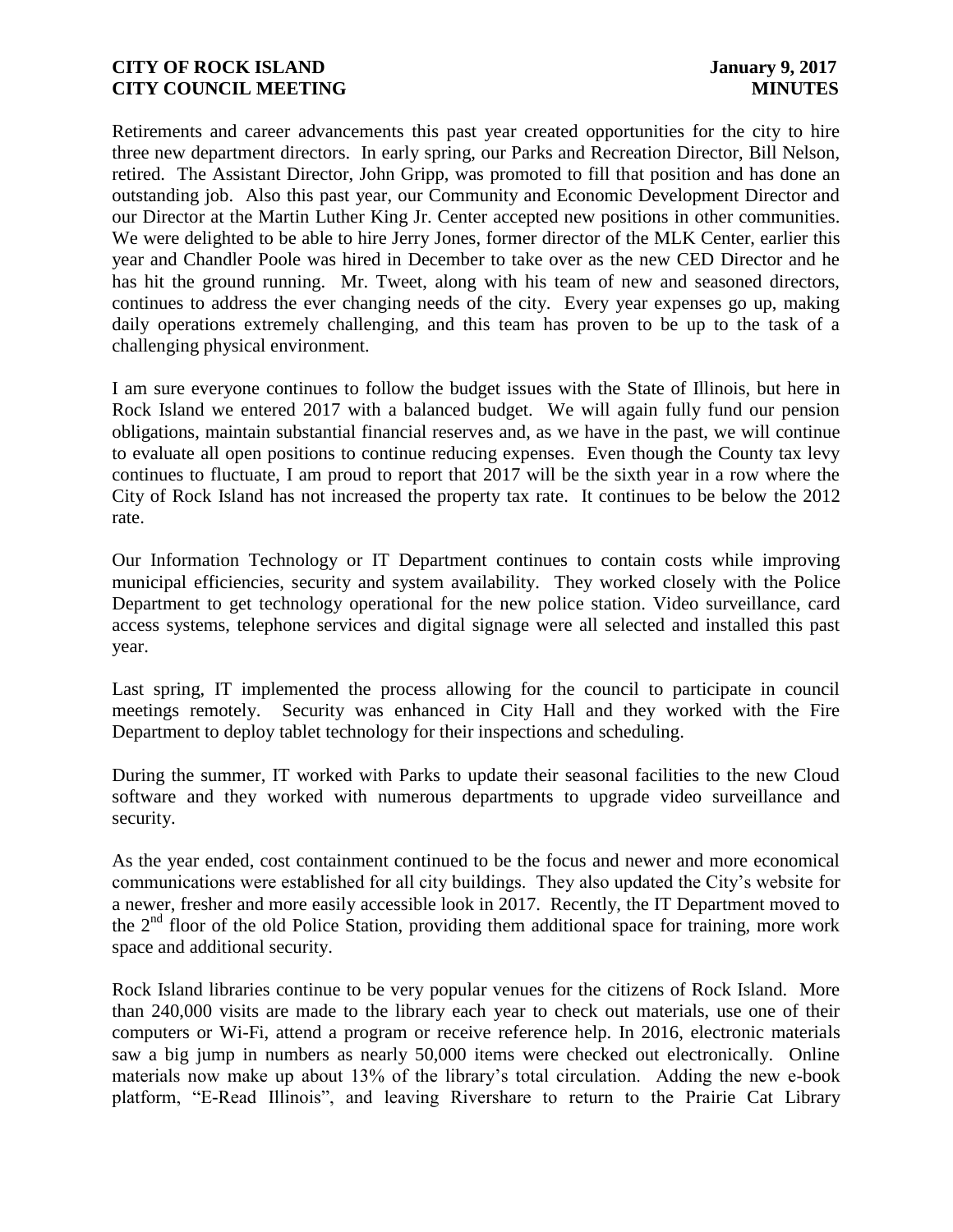Consortium helped immensely with selection as the electronic material availability increased by over six million items.

One of the Library's proudest accomplishments of 2016 was integrating its summer reading program into Spring Forward Learning Centers "Summer Enrichment Initiative", offering free summer camp experiences to 384 children in grades kindergarten through  $6<sup>th</sup>$  grade. Library personnel are looking forward to partnering with this group again in 2017.

As I mentioned earlier, in the beginning of 2016, the Martin Luther King Jr. Center's Executive Director, Dwight Ford, resigned and former director, Jerry Jones was hired as his replacement. As part of that transition, the board refreshed their strategic plan to reflect governance policies and replicate those of high functioning boards and made strong efforts to host our state and federal elected officials to tour the facility.

Under Mr. Jones' tutelage, the MLK Center began expanding its partnerships and programming. The Two Rivers YMCA and Arrowhead Family and Youth Services signed lease agreements to occupy space within the facility. After receiving a grant from the National Recreation and Parks Association, the MLK Center added services to support nutrition and wellness education to youth and families. The Center agreed to contract with the Illinois Department of Children and Family Services to provide a family advocacy center beginning in 2017. The MLK Center staff will now serve as support to families at risk for separation due to issues of safety. The addition of these partnerships and programming will allow the center to add to more staff and expand services further into Rock Island County.

The MLK Center remains vital to our community, providing services to over 2,000 youths with after school programs, summer camp and prevention services while an additional 18,000 people were served through special events, clubs and other programs. The center is definitely poised to provide a very positive impact for 2017.

Shortly after John Gripp took the helm of the Parks Department last year, the department underwent a reorganization that reduced expenses by over \$300,000 with no staff members being laid off. This was accomplished through retirements, job consolidations and promotions.

Soon after, as another phase of the reorganization, a three tier park maintenance system based on the Ballard King and Associate's feasibility study of the department was established. This system was developed from information gained from public meetings and staff input and will be a very valuable tool when making future decisions about our city parks.

A new registration software system was developed in 2016. Activenet is very customer friendly and has advanced marketing capabilities, which boosted several recreational programs. This software makes tracking program success possible.

Our Parks Department continues to work with the local Quad City Pickleball Club. The group raised over \$30,000 to develop the first outdoor dedicated pickleball facility on the Illinois side of the Quad Cities and the facility at the Mel McKay Park has been a huge success.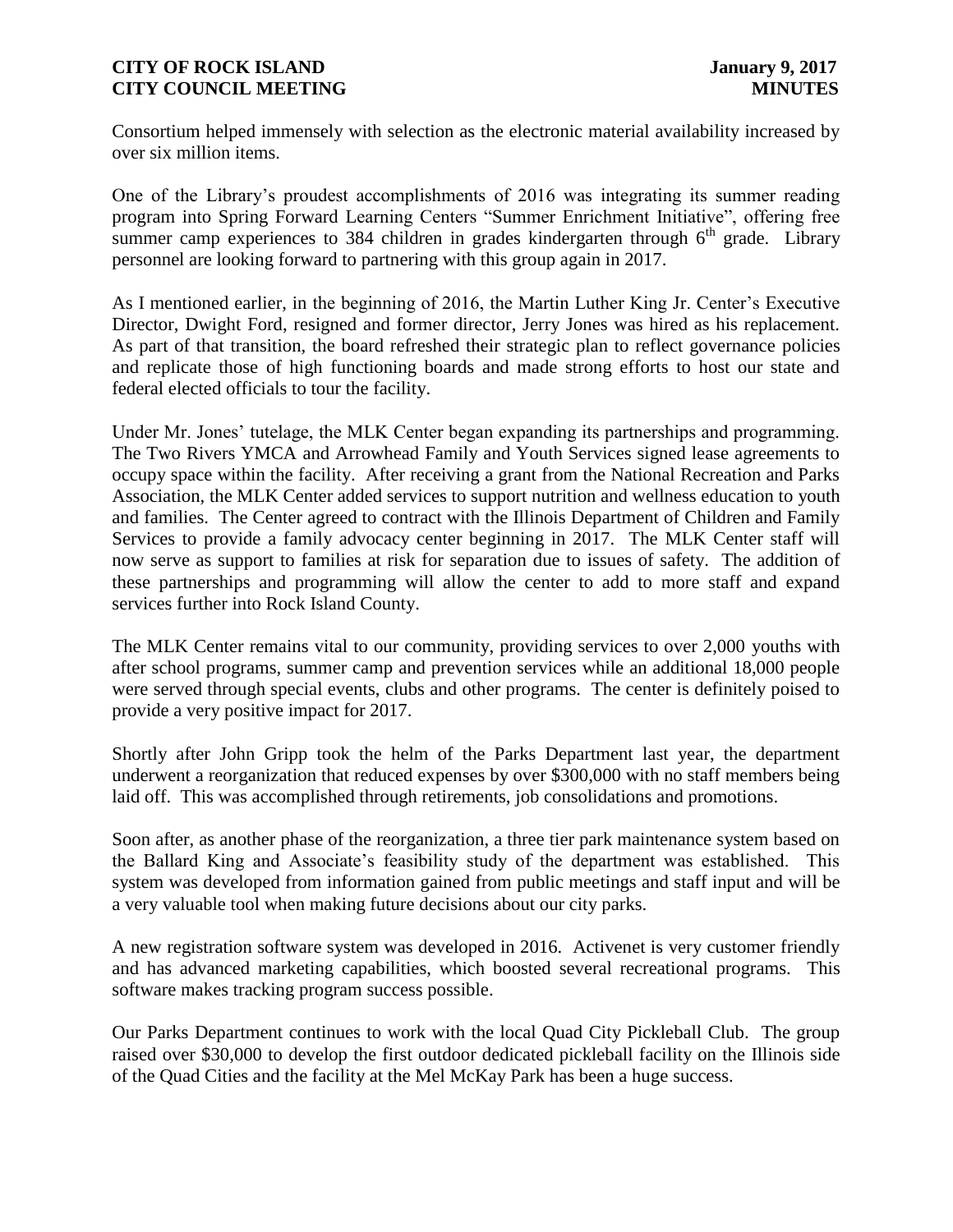For the first time, the Rock Island Fitness and Activity Center fitness room and cardio loft remained open this year during the annual two week RIFAC spruce up. All the fitness equipment was replaced at the facility this past year through a lease agreement and the replaced equipment is being utilized in the fitness room at the new police station. This lease agreement will allow the City to replace the equipment at RIFAC every five years, keeping everything in peak working condition.

A lot of work has been done at the Hauberg Center this past year. The Parks Department formed a great relationship with the "Friends of Hauberg" volunteers, helping to complete tuck pointing, exterior painting, plumbing projects, grounds work and tree removal and deep cleaning.

The Parks Department has also been working with the "Friends of Douglas Park" volunteers to upgrade the irrigation to the ball fields, electrical work on the scoreboard and buildings, work on the concession stand, turf reconditioning and general clean up. These partnerships have been very beneficial and will continue to develop as time goes on.

In 2016, our Parks Department hosted thirteen free concerts in Schwiebert Riverfront Park and Lincoln Park. All were well attended and very well received by the community.

The annual July  $4<sup>th</sup>$  celebration, "Red, White and Boom", was held at Schwiebert Park again this year with over 15,000 people in attendance in our downtown area. With an equal number of people attending on the Iowa side of the river, this celebration has truly become a major bi-state event.

Later in the year, over 2,000 people attended "Fright Night in the District", a free, family friendly Halloween event that is organized jointly with the District, the Martin Luther King Jr. Center, and Rock Island Clean and Beautiful.

Along with all the programs and activities, the Parks Department is striving to meet ADA requirements in the city. A new path was installed at Haymaker Park; path work was completed to the Douglas Park bathrooms and ADA compliant surfacing was installed at the Skafidas Parkway playground. In Lincoln Park, the stairs on the northeast corner of the park were completely rebuilt, the footings for the park's historic cannons have been completed and the newly restored cannons will be replaced in early spring.

The one of the most positive accomplishments in the Parks Department for 2016 was the improved relationships with the public. A series of meetings providing updates and seeking public input was held throughout the year. These meetings have shown a great deal of transparency in the department that has been well received by the public.

The Rock Island Fire Department continues to make improvements to enhance their ability to serve the public:

- A new radar unit was added to the department's boat, which greatly adds to their rescue capabilities
- A new pumper truck was purchased to be added to the fleet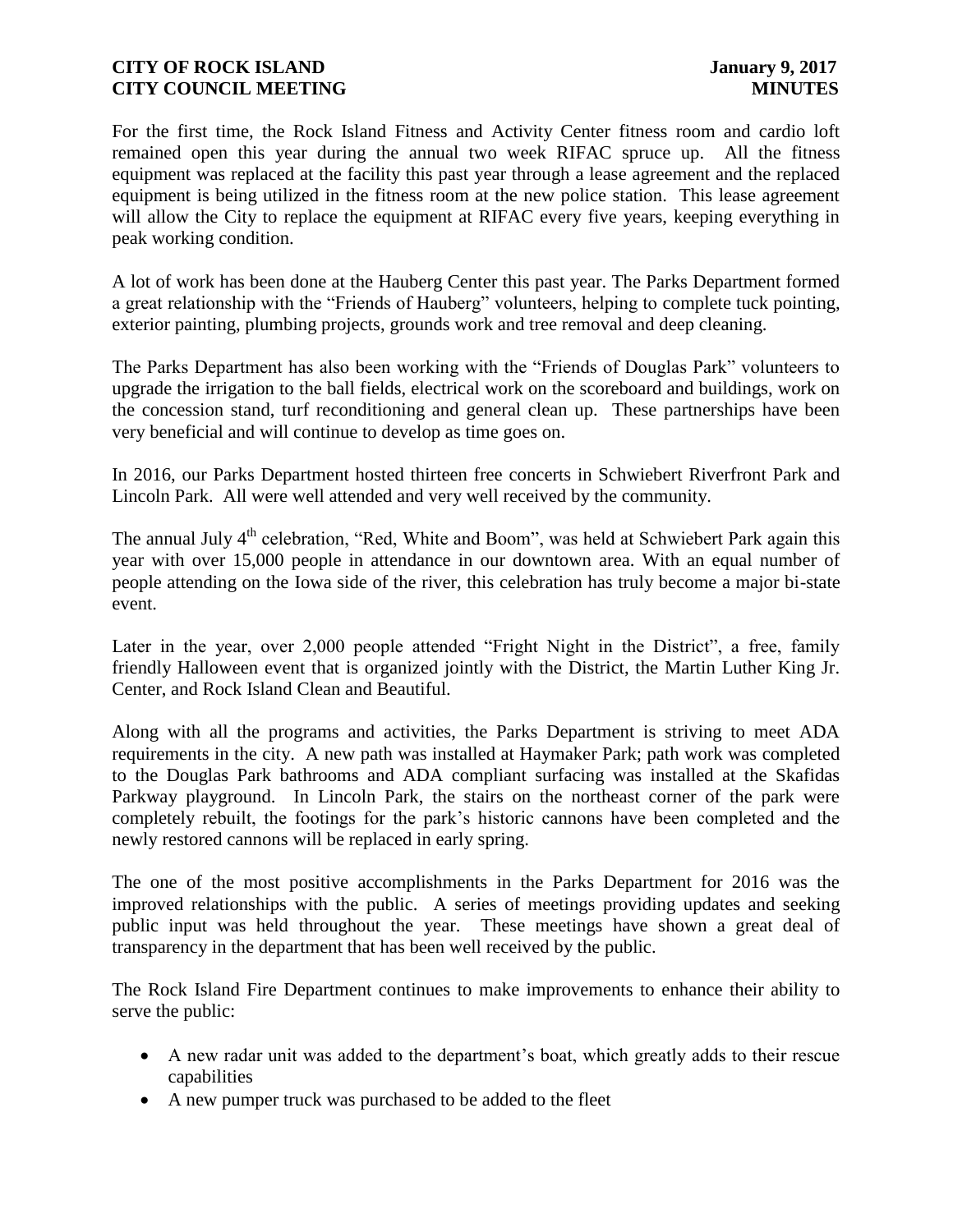- Additional computer tablets were placed into service to increase the efficiency of the department
- The department continues to participate in full scale training activities this past year with exercises at Augustana College in April and on the Arsenal in May
- Fire Department members received two awards at the Trinity EMS System awards banquet in May, 2016 – Rescue of the Year and Save of the Year
- Firefighter Brandon Baker was honored as the Firefighter of the Year by the Knights of Columbus
- Lieutenant Kyle Sebben received a community service award from Modern Woodmen
- The department expanded the type of public education offered, doubling the numbers of fire code violations that were identified and corrected

The Rock Island Fire Department is an outstanding leader in their field and they will continue to partner with neighborhood communities to promote a professional and positive image, not only for Rock Island, but for the entire metro area.

In January, 2016, our Police Department completed their move into the new facility. Their large community room now affords them the opportunity to implement a community crime prevention meeting on the third Wednesday of each month at 6:00 pm. This meeting is open to Rock Island residents and provides them with information about current crime trends followed by a presentation on police operations and services. The meeting also includes an open question and answer session.

Late last year, the City Council approved the purchase of body cameras for the police department and the cameras will be purchased and placed into operation in early 2017. These cameras will allow for accurate documentation of Police – Public contacts, arrests, and critical incidents. They will not only serve to enhance the accuracy of our officer's reports and testimony in court, but they will also add the ability to review for probable cause, officer and suspect interaction, evidence for investigative purposes, and provide additional tools for officer training.

The Police Department assigned an officer to the drug enforcement administration task force this past year, which greatly strengthens our drug fighting capabilities, not only in Rock Island, but also in the Metro Quad Cities.

They have implemented a new physical agility test for police applicants based upon recommendations from the Illinois Police and Fire Commissioners Association. The new testing more closely resembles the actual job requirements and critical skills, while also eliminating the old gender based standards.

Like our Fire Department, our members of the Rock Island Police Department continue to provide outstanding education, protection and service to the citizens of Rock Island.

2016 was another busy year for our Public Works Department. We were fortunate that the Mississippi River only reached flood stage once this past year and that was a minor event at best. This allowed us to keep our resources to a minimum and the department continued on a steady work pace on projects well into the fall season.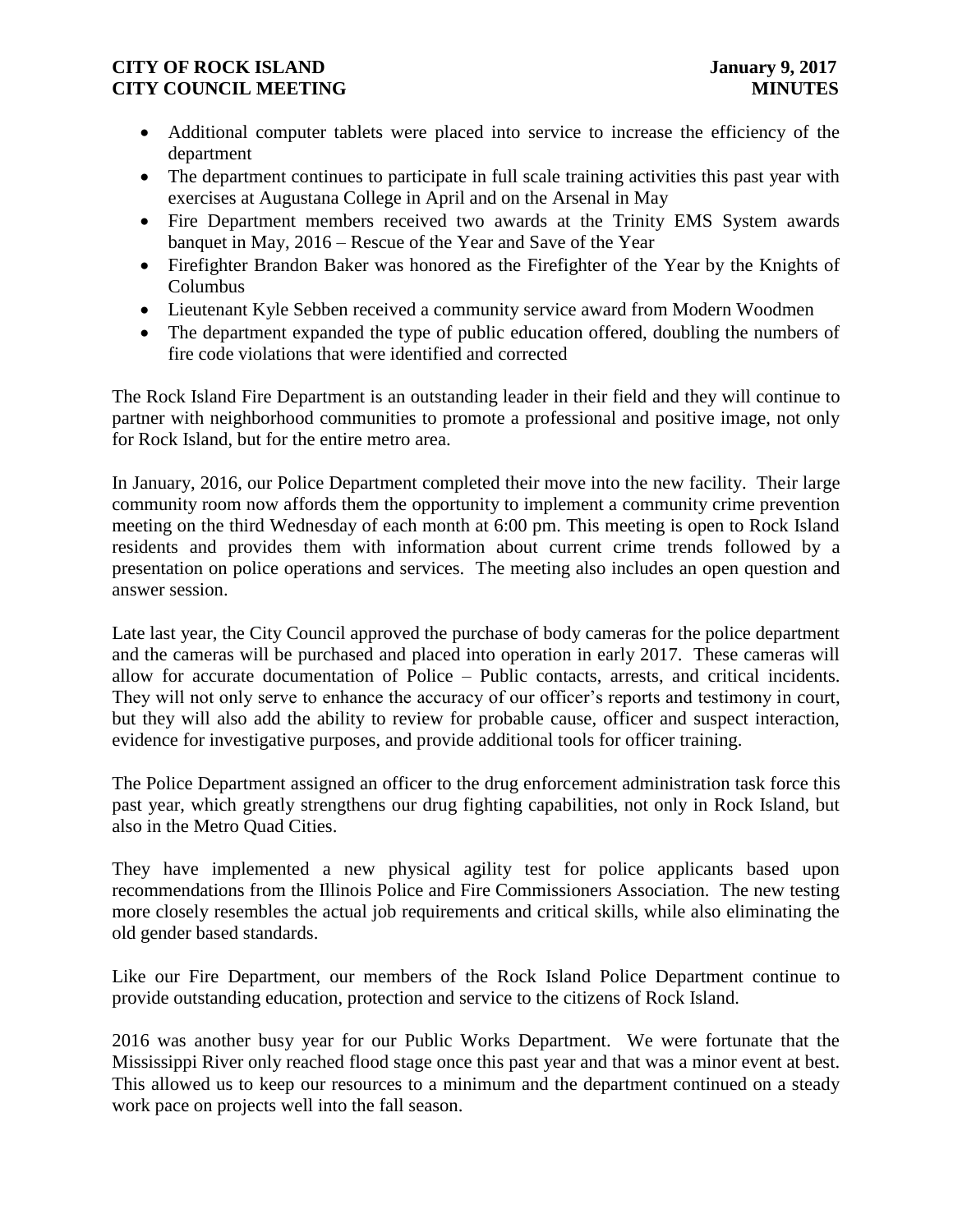On the maintenance side, the streets and utilities divisions performed annual maintenance of the city's infrastructure, including patching streets, replacing catch basins and manholes, repainting storm and sanitary sewers, painting and other routine maintenance. The Engineering Department managed numerous projects, including seal coating, brick street repair, asphalt patching and crack and joint sealing throughout the city.

The two largest projects were Full Depth Concrete Patching program and Hot-in-Place-Asphalt Recycling program. The full depth concrete patching projects, both contracted and in-house, were the main focus for the Public Work's Municipal Services Division with \$800,000 expended in 2016. With this program, bad sections of concrete were replaced all the way to the base material at numerous areas of throughout the entire city. This was the first year the City reconstructed an entire street.  $24<sup>th</sup>$  Avenue, north from  $12<sup>th</sup>$  Street to the dead end, was replaced due to years of deterioration from ground water. A drainable base and drain tile system were installed to allow the water to be captured under the pavement and diverted to the proper drainage area.

Closely behind the concrete patching was the Hot-in-Place Recycling Program at \$456,748. With this program, the top 1  $\frac{1}{2}$  inches of asphalt is rejuvenated and sealed, creating a new enhanced driving surface at a much quicker pace and at a much lower cost. The cost savings has allowed us to use this new program to repair many additional streets and has received very positive comments.

This was the second year for the free Sidewalk Replacement Program. This new program replaced the former 50/50 program that was eliminated in 2015 and has been met with great reviews. Work was done by a mix of in house and contract maintenance with over 16,000 square feet of sidewalk replaced in 2016. The program was very successful and a substantial number of locations are already scheduled for 2017. The municipal services division replaced the entire sidewalk on the north side of the parking garage on  $3<sup>rd</sup>$  Avenue and in front of Circa 21. The streetscaping included tree removal and trimming and bench installation. The new program continues to get rave reviews.

The test program for the enhancement of gravel alleys also received favorable response from residents and was continued in 2016. Eleven blocks of gravel alleys were treated with asphalt millings sprayed with a liquid asphalt product, creating an end result that is similar to an asphalt street. The first year locations were tested and are still in excellent condition.

In 2016, every major street in the city was patched using our asphalt injection vehicle, right of way tree trimming was performed in the  $17<sup>th</sup>$  and  $20<sup>th</sup>$  Street corridors and ditch cleaning projects were completed on 31<sup>st</sup> Street, west of Andalusia Road. Levee maintenance was also completed in 2016, including tree removal and trimming, riprap installation, weed spraying and pest removal.

The work on the Long Term Control Plan continues to progress. Work has been completed on the old Farmall storage basin and the  $6<sup>th</sup>$  Avenue relief sewer between  $5<sup>th</sup>$  and  $24<sup>th</sup>$  Streets. Design work continues on the Blackhawk Lift Station and the final work is scheduled to be completed in 2017. The entire project is mandated to be completed by 2018.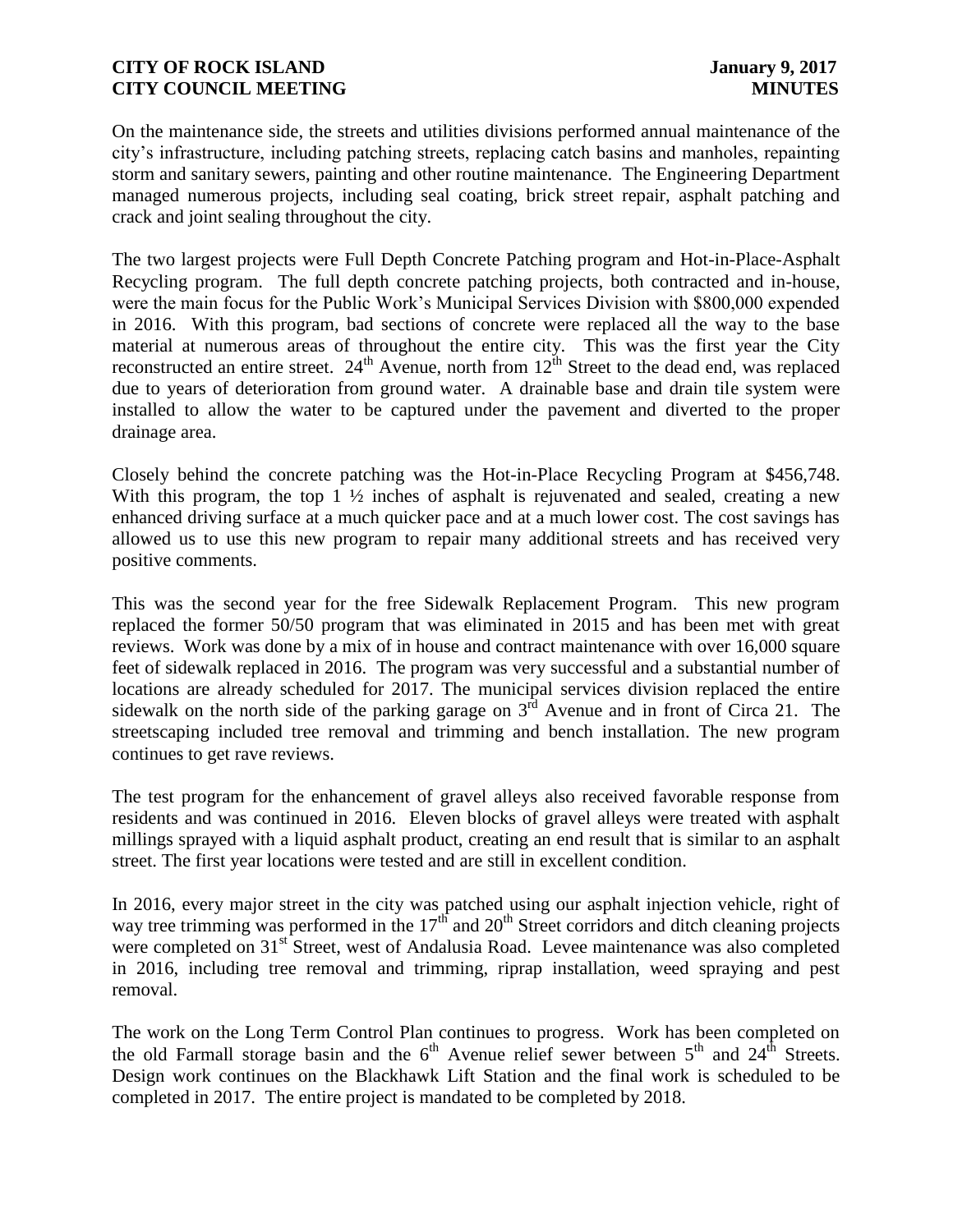Design work on the new water treatment filtration building will be completed and the project was let out for bids. Preliminary electrical work has already begun, with full construction expected to begin in the spring of 2017. All the work on this project is scheduled to be completed in 2018 or early 2019.

The Community and Economic Development Department continues to be busy. Walmart pulling out at the last minute was definitely a shock to all of us. Up until then we were told everything was positive and moving forward towards closing. The positive side though is that Walmart put a lot of money into testing the property's environmentals. We now have a shovel ready site and our staff is working hard to bring new development to that area. Citizen comments have been strongly in favor of a grocery store as an anchor, surrounded by other retail stores, and that is something that we are definitely pursuing.

Other achievements from our CED Department this past year include:

- The 8 new homes constructed in Rock Island in 2016. (3 in Chippiannock, 2 ARC homes, 2 private residences and a Habitat for Humanity home and more anticipated in 2017)
- The Heritage Resource Plan was finalized and approved
- El Patron restaurant moved and expanded in the downtown
- Beaver Builders continues their housing development off Blackhawk Road
- The new Blackhawk Crematoria was constructed and approved
- Knox Chapel of Wheelan Presley was beautifully restored with a chapel and crematoria
- Custom Eyes moved from the Hawk Technology location to a completely renovated 8,000 square foot space on  $48<sup>th</sup>$  Avenue Court
- Johannes Bus Service relocated to an expanded property in the Southwest Business Park
- The Teamsters Union Hall moved to a location on  $31<sup>st</sup>$  Avenue that had been vacant for several years
- Statewide Tire did a complete remodel and renovation of their newly purchased facility
- The new CVS on  $18<sup>th</sup>$  Avenue was completed and opened in February
- Bridges Catering purchased the Stern Center this past year and the renovation continues with the anticipated addition of 120 employees to the downtown
- The new H.O.M.E. program was founded and has begun
- The entire zoning ordinance is being reviewed for adoption in the spring of 2017
- UnityPoint Health-Trinity has 3 remodel and repurposing projects in progress with many more to come
- Augustana Student Union was renovated into a new theater for performing arts
- Skeleton Key Art and Antiques had their second season operating a farmers market, adding the Artists Market to the event this past year
- Skellington Manor added a new awning and landscaping with additional renovation plans for 2017
- 2016 saw the creation of an EPA revolving fund, the first project was assistance for the development of Star Block
- Our Inspections Department has been busy. There were 35 demolitions of residential and commercial properties in 2016. 3000+ permits were pulled, 2900 building inspections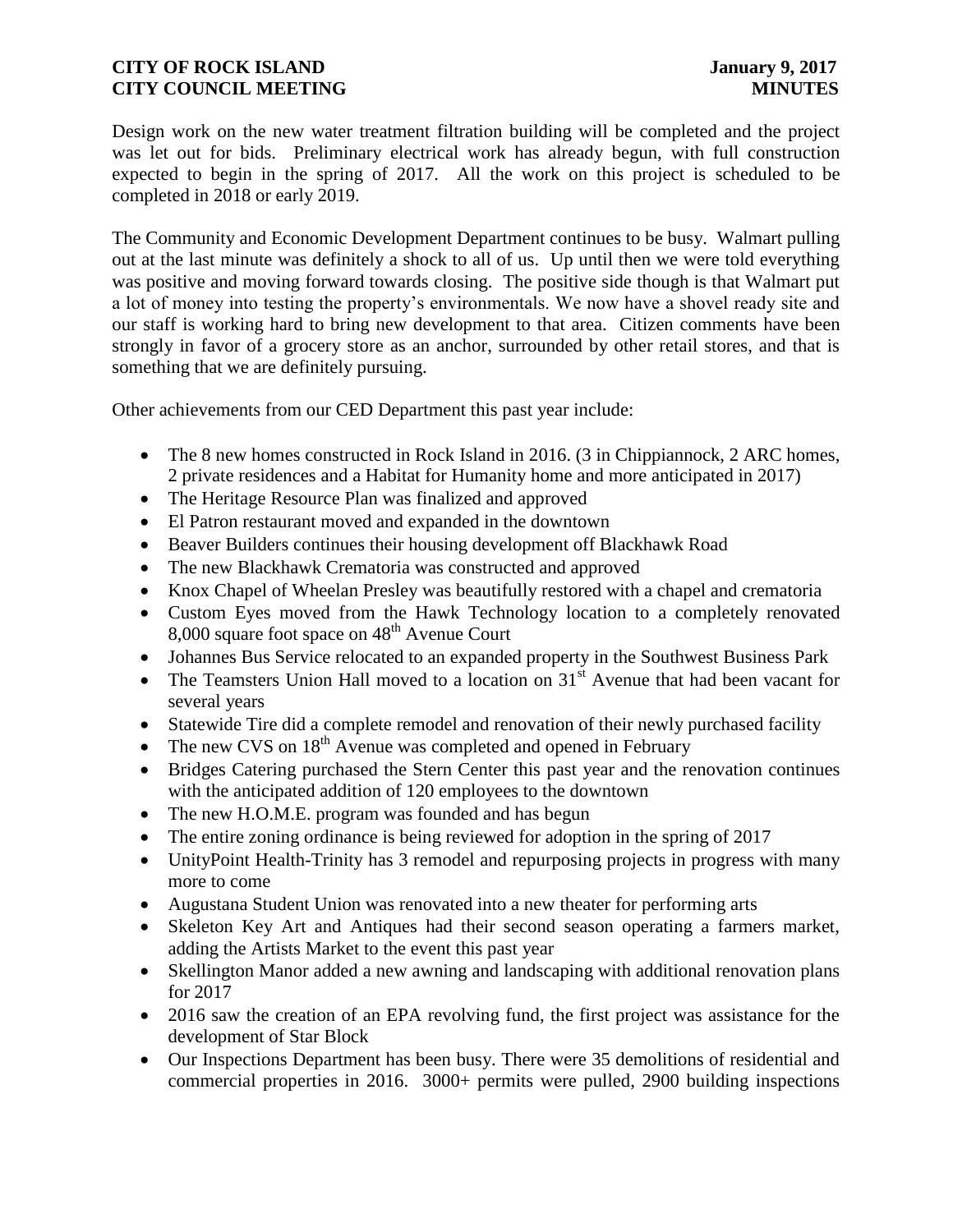were conducted, 816 housing inspections, 1500+ nuisance violations written with inspections and follow ups.

Our commercial and residential loan programs were very successful again this past year.

- Seven businesses used a total of \$257,403 of our Commercial Industrial Revolving Loan Funds to grow their businesses
- Seventeen businesses utilized over \$230,000 of our Facade Funds to enhance the visibility of their businesses. Each City dollar utilized leveraged \$5.00 of private investment
- We granted fourteen Lead Grant requests, totaling \$128,560 and thirty entities used \$149,502 of housing rehab dollars

Renaissance Rock Island and the City have had a true public / private partnership. The partnership has granted nearly \$310 million in development over the 30 years. There are things both entities specialize in and by working together, we capitalize to enhance development. Brian Hollenback leads a team of outstanding professionals that know how to stretch each dollar and assist in rebuilding our community one block at a time. A lot of communities say they have a public private partnership, but we have one that truly works.

The Live Work Rock Island program in 2016 saw ten employees of local businesses purchase homes in Rock Island, \$1,100,000 in real estate sales and \$48,357 in down payment and closing cost assistance.

In 2016, we had the ribbon cutting of the Garden Addition  $-$  a \$2.1 million development consisting of seven single family homes just north of Jackson Square.

We also celebrated the ribbon cutting of the Star Block Building, a \$2.1 million project with eight living units and 1,200 square feet of commercial space on the main level.

The District hosted numerous events throughout the year including "Gumbo Ya Ya", "Ya Maka My Weekend", the "Grand Prix", "Gallery Hop", "Small Business Saturday" and "Dashing Through the District" and several more with new events scheduled for 2017.

Downtown Rock Island has really become the area's artistic epicenter with the Quad City Ballet, The Center for Performing Arts, Skellington Manor, The Establishment Theatre, Circa 21, and The Speakeasy all located within a several block radius.

DARI created a series of downtown magazines this past year that focuses on downtown's growing neighborhood and where residents can shop for furniture, clothing and services downtown.

New businesses in the downtown area that opened in 2016 include:

• Celebrate! A special event consignment store recently tripled the size of their space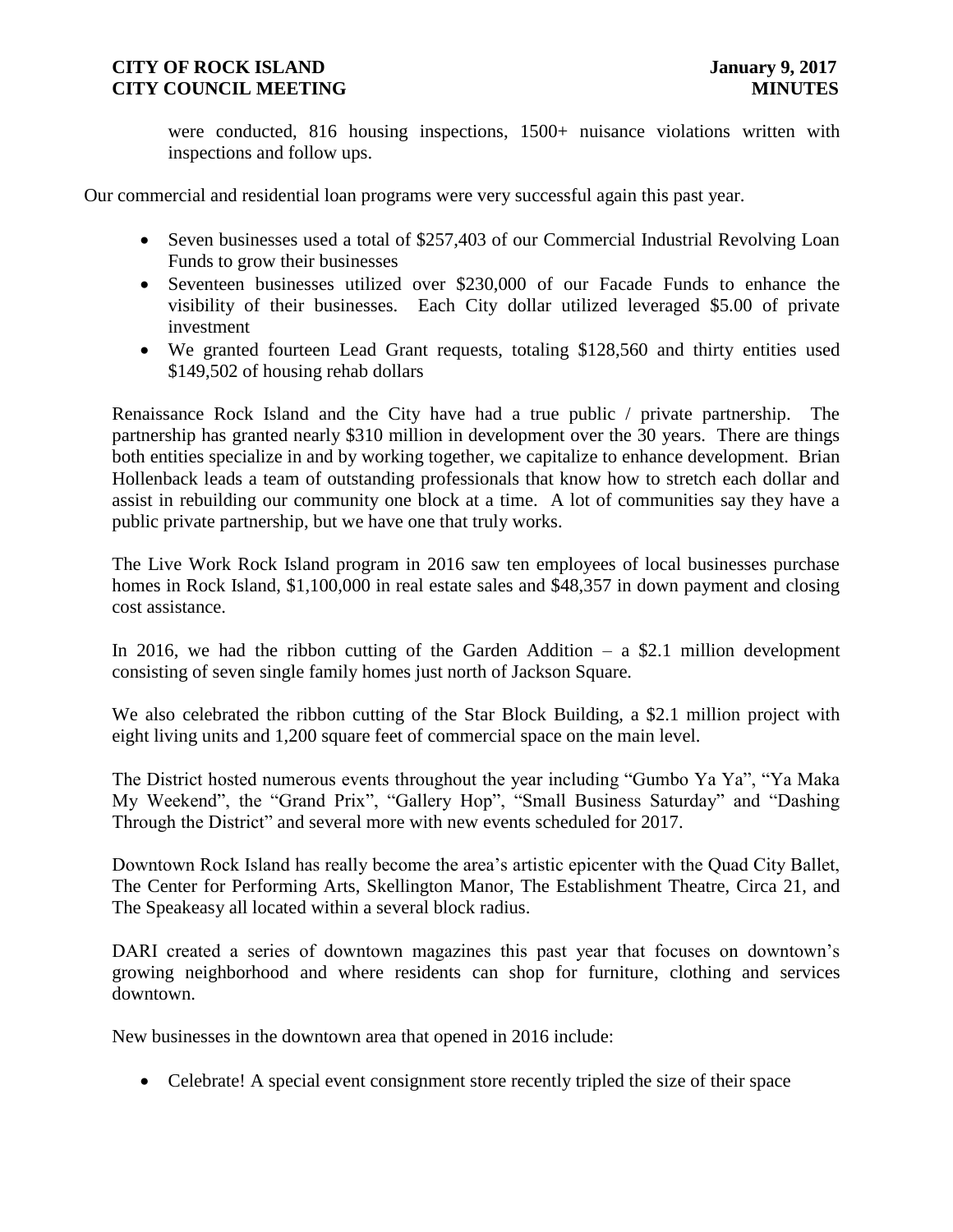- Spellbound is a new retail store offering a wide variety of crafts, classes and new age items
- Taste Buds relocated to our downtown area. They feature smoothies, coffees, loose leaf teas, gourmet popcorns, nuts and candies
- Salon Bardot offers hair services including cuts, colors and natural keratin treatments
- RIDRS, aka Rock Island Dirt Road Saloon, is open and playing all your favorite country and western music
- Two a T is a new special occasion retail shop in the Shoppes on  $2<sup>nd</sup>$  location
- Switch Stance Skate Shop relocated and expanded its store. They hosted their annual Bi-State Skate Jam
- Barefoot Place Women's business center in the wellness incubator downtown
- Galleries in the District is a new restaurant in the former El Patron location
- The Black Sheep will be opening very soon as a new arcade bar on  $2<sup>nd</sup>$  Avenue and plans to be open every day at 2:00 p.m.

Put it all together, our public private partnership and all the great additions to the downtown and we truly have a lot to be proud of in Rock Island.

The Quad Cities metro area has a population of over 450,000 and Rock Island solidly supports regionalism and the Chamber of Commerce's 2030 Vision. We have fully supported the activities of the Rock Island Arsenal in the past and will assist in any way to secure the future of that facility.

In a brief preview of major prospects in 2017, we will see:

- Construction will begin on the new water filtration facility on  $16<sup>th</sup>$  Avenue and  $23<sup>rd</sup>$ Street. Our current facility is 100 years old and is outdated and worn out and we want to be sure to protect the quality of Rock Island's drinking water for the future
- Utilizing a combination of federal and city dollars to resurface  $18<sup>th</sup>$  Avenue from  $17<sup>th</sup>$ Street to the Moline border and  $38<sup>th</sup>$  Street from  $7<sup>th</sup>$  Avenue to Blackhawk Road. The intersection of  $38<sup>th</sup>$  Street and  $18<sup>th</sup>$  Avenue was previously reconstructed in 2016
- The Police Department will be getting body cameras. These cameras will allow for accuracy in all situations
- In the Fire Department, the new pumper truck was already put into operation at Station 4 right after the first of the year.

Coming in 2017 in the Parks Department:

- The historical cannons will be placed back in Lincoln Park after being gone for several years. The two 1918 Watervliet Arsenal 105 cannons were donated to the city by the Federal government in the 1940's. In 2012, they were removed to be refurbished. The footings were completed in 2016 and when the wheel work is completed in 2017, the cannons will be returned to their rightful place in Lincoln Park.
- The gazebo at Lincoln Park will be remodeled. It will be scraped, painted and have a new roof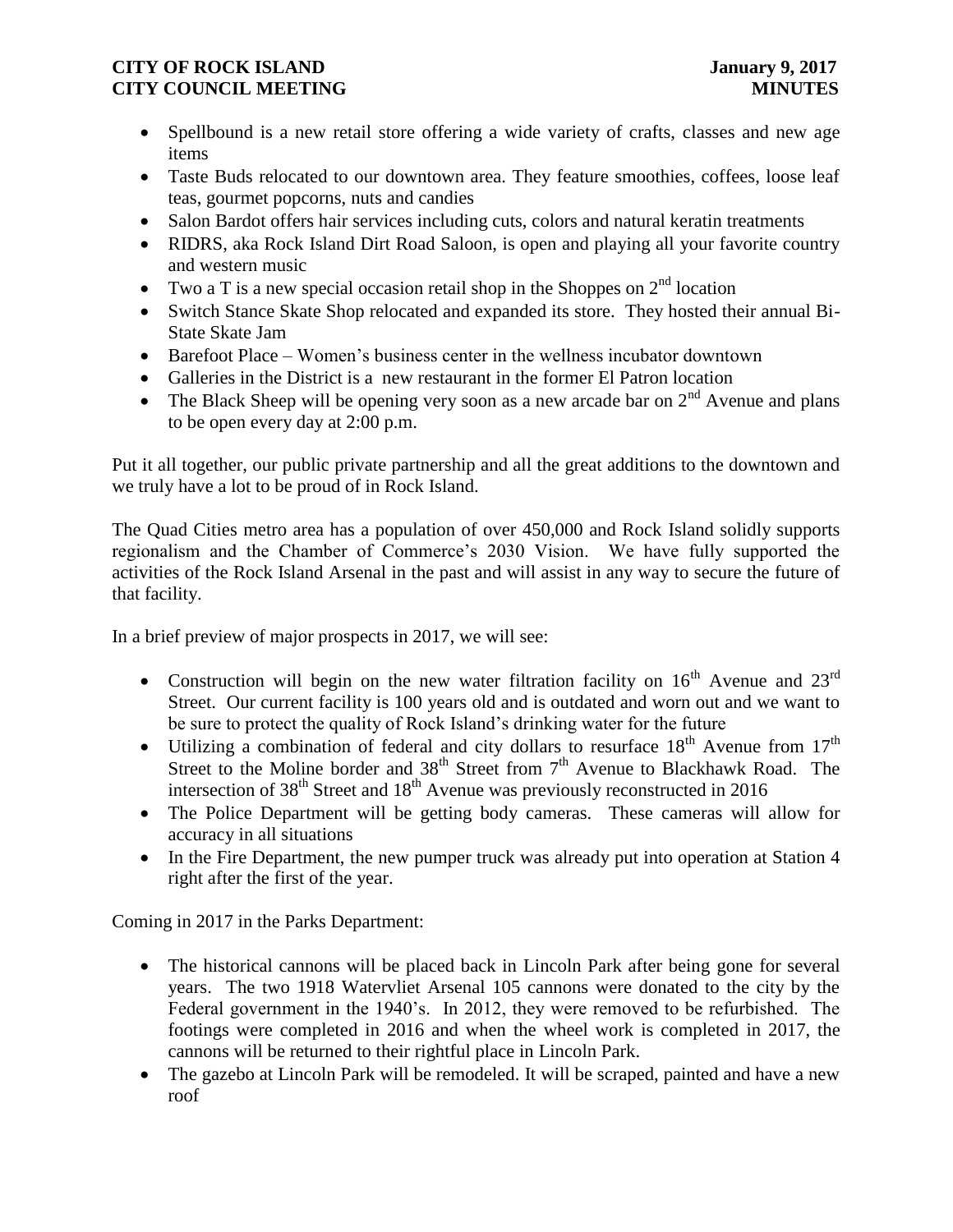- The basketball courts at Lincoln and Hodge parks will be resealed, painted and have new rims installed
- The roof will be replaced on the garage at Douglas Park
- Gaming funds will be used to develop a playground at Douglas Park. The intent is to install a playground, proper ground material, benches, landscaping and playground lights
- One of the City's largest projects in recent history was actually the culmination of three developments resulting in a \$20 million investment. Missman, Inc. built their new, three story corporate headquarters and Blackhawk College relocated their new campus in the newly developed Blackhawk Commons area and Hill and Valley relocated to the Columbia Park area and retained 140 jobs, added 70 more since their relocation and plan an expansion and to add another 50 in the near future.

The City of Rock Island has become very progressive in the past several years and we have achieved a number of large development projects, while still working with the small business owner. I am very much honored to have worked with our City Council and staff during the past eight years and to have been a part of projects such as:

- UnityPoint Health Trinity made a solid commitment to Rock Island with their \$63 million expansion
- Green Thumb Industries built their marijuana growing facility in the southwest area shortly after medical marijuana was legalized by the State of Illinois
- FedEx relocated and built a 189,000 square foot state of the art distribution facility, also in the southwest area
- Hawk Technology expanded multiple time and they are still growing
- We built a new Public Works facility
- And we built a new Police Department
- Our Fire Department received a new fire rescue boat
- MetroLink relocated and expanded their main terminal facility
- MetroLink also built a new transfer station downtown by the Locks apartments
- The Locks added 36 housing units to our downtown area
- Bridges Catering bought the Stern Center and brought their corporate facilities to Rock Island, along with 120 jobs
- $\bullet$  We added a new Family Dollar on 38<sup>th</sup> Street in the former Aldi building
- Schwiebert Riverfront Park continues to thrive as a beautiful, family friendly attraction on our riverfront
- The Housing Authority built the new  $3<sup>rd</sup>$  and  $11<sup>th</sup>$  Townhomes as part of their Homebuyers Incentive Program
- The Housing Authority also built Cascade Gardens, Linden Lane and Douglas Park Place, offering many more housing choices and opportunities
- Beaver Builders built several new housing units off Blackhawk Road
- Plus numerous more smaller projects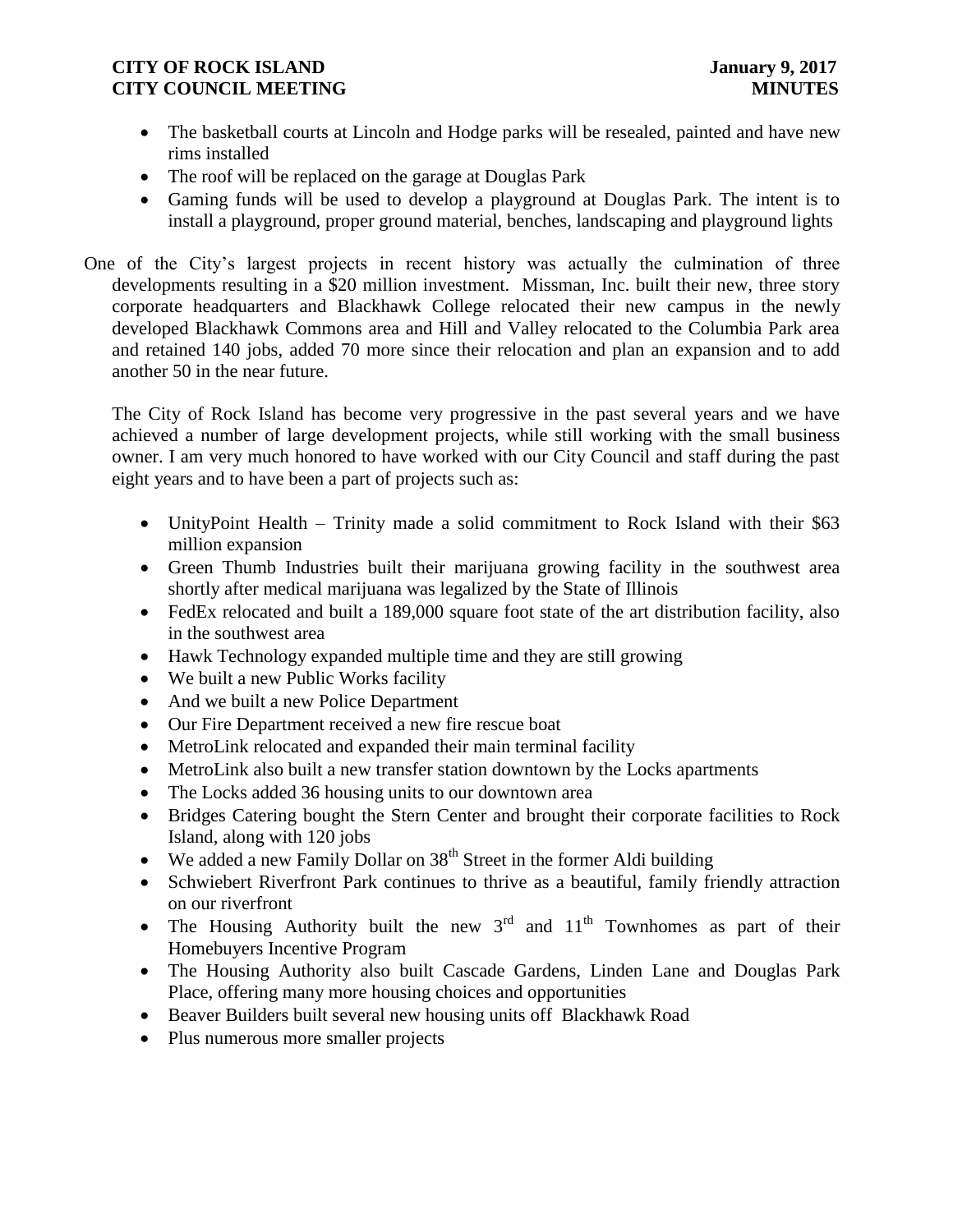As you can see, a lot has been accomplished in Rock Island in 2016 and over the past several years and we have a lot to be proud of in Rock Island. The City is positioned for very strong growth in the future and I am honored to have been a part of that as your mayor.

# Agenda Item #7 **Proclamation declaring January 16, 2017 as Martin Luther King, Jr. Day.**

Mayor Pauley read the proclamation. Jerry Jones, Executive Director of the Martin Luther King Center, accepted the proclamation. Mr. Jones invited everyone present and the public to the  $34<sup>th</sup>$ annual celebration of Dr. Martin Luther King's memory and legacy on January 16 at the MLK Center beginning at 10:30 a.m. Mayor Pauley will provide the welcome; the Westbrook Singers will perform; and Pastor Mark Anderson of The Church of God in Davenport will provide the keynote address.

Mayor Pauley stated that on Saturday, January 14 at 6:00 p.m., Augustana College will be holding a special service at Centennial Hall honoring Dr. Martin Luther King with speakers and music.

Agenda Item #8 **Claims**

It was moved by Alderman Foley and seconded by Alderman Hotle to accept the following reports and authorize payments as recommended. The motion carried by the following Aye and No vote; those voting Aye being; Alderman Foley, Alderman Tollenaer, Alderman Hotle, Alderman Schipp, Alderman Clark and Alderman Mayberry; those voting No, none.

a. Report from the Human Resources Department regarding payment in the amount of \$3,948.57 to McKesson Lofts Condominium Association for General Liability claim.

b. Report from the Human Resources Department regarding payment in the amount of \$3,376.05 to AFNI Insurance Services for General Liability claim.

c. Report from the Public Works Department regarding payment #2 and final in the amount of \$136,827.16 to Tri City Blacktop Co., Inc. of Bettendorf, IA for the 2015 and 2016 Asphalt Street Milling and Patching Program for services provided from August 18, 2016 through December 1, 2016.

d. Report from the Public Works Department regarding payment in the amount of \$120,190.22 to Langman Construction, Inc. of Rock Island, IL for an emergency storm sewer repair at 3301  $31<sup>st</sup>$  Avenue.

Agenda Item #9

**Claims for the weeks of December 16 through December 22 in the amount of \$807,395.04, December 23 through December 29 in the amount of \$389,909.91, and December 30, 2016 through January 5, 2017 in the amount of \$248,941.75 and payroll for**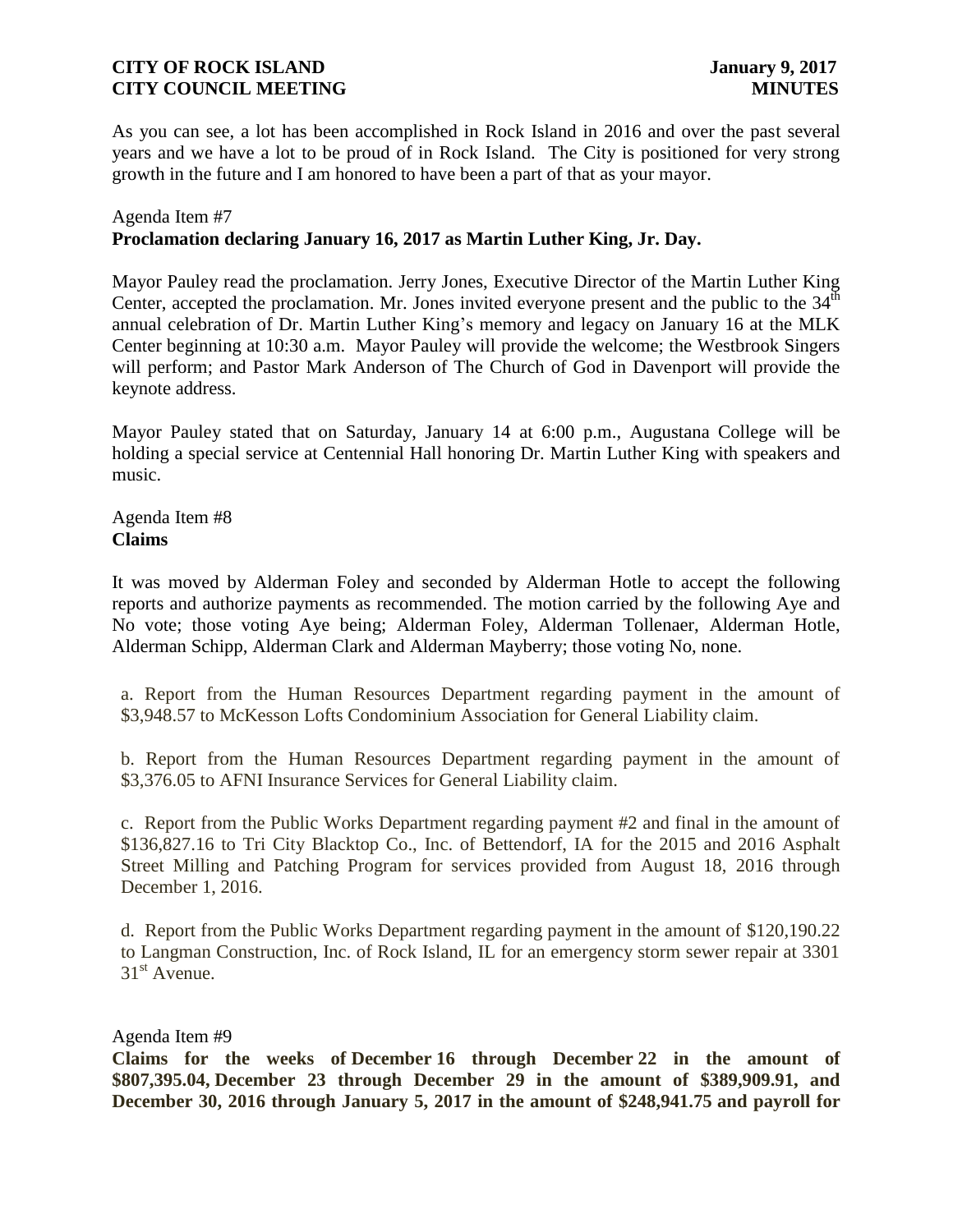### **the weeks of December 5 through December 18 in the amount of \$1,486,173.67 and December 19, 2016 through January 1, 2017 in the amount of \$1,323,572.74.**

It was moved by Alderman Clark and seconded by Alderman Mayberry to allow the claims and payroll. The motion carried by the following Aye and No vote; those voting Aye being; Alderman Foley, Alderman Tollenaer, Alderman Hotle, Alderman Schipp, Alderman Clark and Alderman Mayberry; those voting No, none.

### Agenda Item #10

**Report from the Public Works Department regarding the NJPA contract purchase of a 2017 John Deere Compact Excavator and options from Martin Tri-State Equipment Company of Rock Island, IL in the amount of \$85,000.00.**

It was moved by Alderman Hotle and seconded by Alderman Mayberry to approve the purchase as recommended.

Alderman Mayberry commented that he was thankful that the City was purchasing John Deere equipment.

The motion carried by the following Aye and No vote; those voting Aye being; Alderman Foley, Alderman Tollenaer, Alderman Hotle, Alderman Schipp, Alderman Clark and Alderman Mayberry; those voting No, none.

#### Agenda Item #11

# **Report from the Public Works Department regarding bids for a blended anti-ice product, recommending the bid be awarded to the sole bidder, Envirotech Services Inc. of Greeley, CO in the amount of \$18,000.00.**

It was moved by Alderman Clark and seconded by Alderman Hotle to award the bid as recommended and authorize the purchase. The motion carried by the following Aye and No vote; those voting Aye being; Alderman Foley, Alderman Tollenaer, Alderman Hotle, Alderman Schipp, Alderman Clark and Alderman Mayberry; those voting No, none.

#### Agenda Item #12

**Report from the Community and Economic Development Department regarding allocation of \$125,000 from other CED funding sources to assist Growth Corporation under a redevelopment agreement dated November 3, 2015 for costs associated with Star Block I.**

It was moved by Alderman Hotle and seconded by Alderman Tollenaer to approve the allocation of funds as recommended.

Discussion followed. Alderman Hotle asked why the City had to allocate these funds. Community and Economic Development Director Chandler Poole explained that the City has a HUD agreement with Growth for this project. The City needs to contribute the \$125,000 from these two funds as part of that agreement and to move the project forward and set the stage for stage II of the project. Originally, these funds were to be CDBG funds. Alderman Mayberry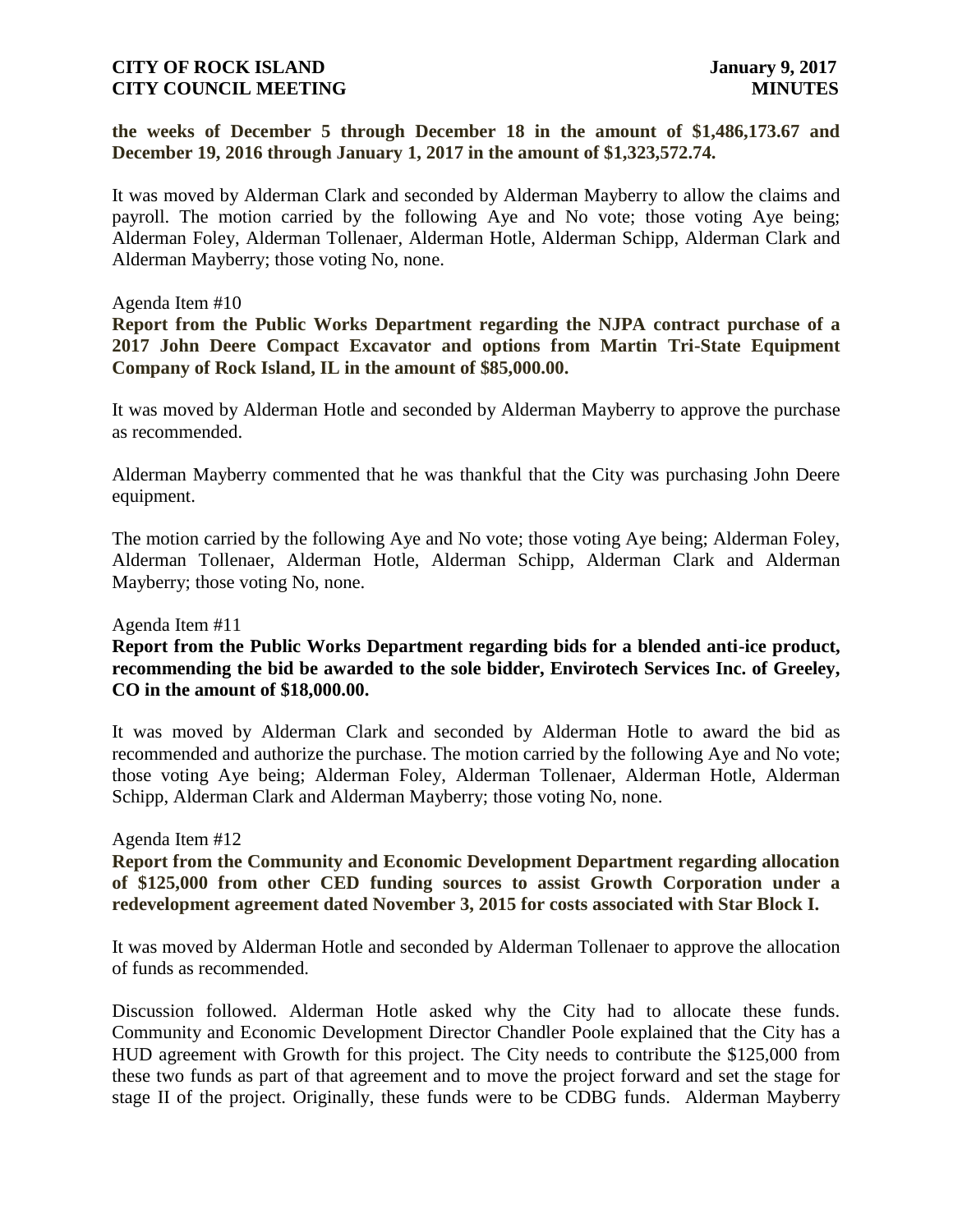asked why the funds were not CDBG funds. Alderman Hotle stated the city's share of the project in the original redevelopment agreement was a total of \$700,000 including some CDBG funds. She also said that \$125,000 is not eligible for CDBG expenditures, so the funds must come from another source. Community and Economic Development Director Chandler Poole stated that in order for the project to continue and set the stage for phase II, the City needs to fund the \$125,000 from other sources. The Star Block project will continue the live-work mission and bring people to the District.

The motion carried by the following Aye and No vote; those voting Aye being; Alderman Foley, Alderman Tollenaer, Alderman Hotle and Alderman Schipp; those voting No, Alderman Mayberry; those abstaining, Alderman Clark.

#### Agenda Item #13

# **Report from the Human Resources Department regarding a 2.25% General Wage Increase to non-affiliated employees effective January 2, 2017.**

It was moved by Alderman Foley and seconded by Alderman Hotle to approve the general wage increase as recommended. The motion carried by the following Aye and No vote; those voting Aye being; Alderman Foley, Alderman Tollenaer, Alderman Hotle, Alderman Schipp, Alderman Clark and Alderman Mayberry; those voting No, none.

### Agenda Item #14

# **Report from the City Clerk regarding an application from the Spring Forward Learning Center requesting to hold a 5K Run/Walk on Saturday, May 20, 2017 beginning at 9:00 a.m.**

It was moved by Alderman Hotle and seconded by Alderman Foley to approve the event as recommended. The motion carried by the following Aye and No vote; those voting Aye being; Alderman Foley, Alderman Tollenaer, Alderman Hotle, Alderman Schipp, Alderman Clark and Alderman Mayberry; those voting No, none.

Agenda Item #15 **Other Business**

Alderman Mayberry commended Gary Thrapp, owner of Beyond the Baseline, for taking over the organization and bringing girls basketball to Augustana College with the IH Mississippi Valley Credit Union Shootout last Saturday. Iowa won overall, but Alleman and Rocky teams also won games. Twenty-five hundred (2500) people were in attendance. Mayor Pauley congratulated the girls who participated.

Alderman Schipp thanked Council members for allowing him to participate remotely in the Council meeting due to work obligations. He also thanked the Mayor for the excellent report of sharing the accomplishments of the City of Rock Island and telling the Rock Island story. Alderman Schipp thanked Mayor Pauley for the past eight years of his leadership and accomplishments.